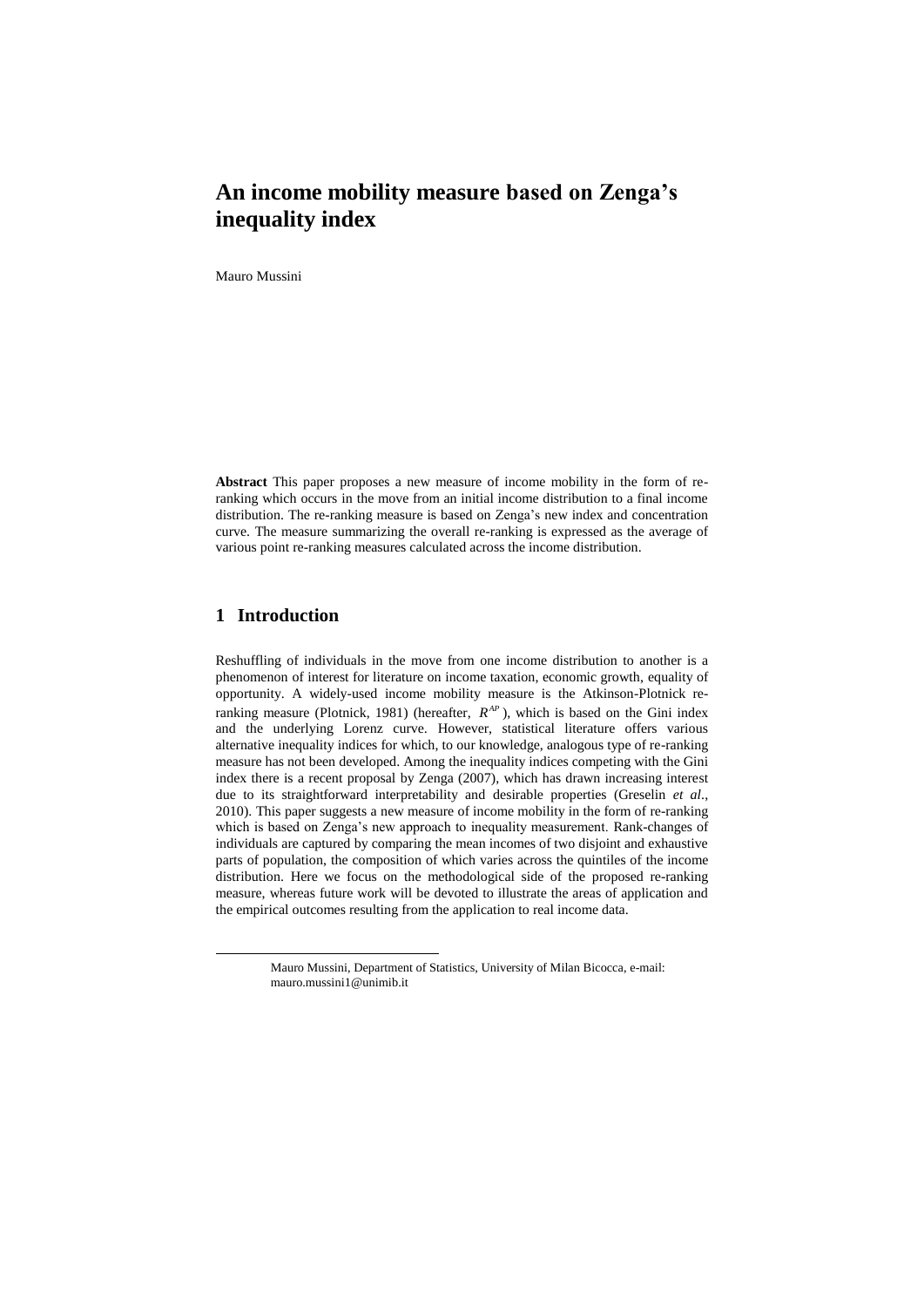# **2 Definition and Notation**

Consider a population of *n* individuals and let  $\mathbf{y} = (y_1, \dots, y_n)$  be the income vector where incomes are arranged in increasing order. For the aforementioned discrete distribution the cumulative population share is  $p = i/n$  and it denotes the population share of individuals whose incomes are less than or equal to  $y_i$ . To introduce the Zenga inequality index (Zenga, 2007; Zenga *et al*., 2011), we define the lower mean at  $p = i/n$  as the arithmetic mean of incomes less than or equal to  $y_i$ 

$$
\bar{M}_i = \frac{1}{i} \sum_{j=1}^i y_j , \qquad (1)
$$

and the upper mean as the arithmetic mean of the remaining part of the income distribution

$$
\stackrel{\rightarrow}{M}_{i} = \begin{cases}\n\frac{1}{n-i} \sum_{j=i+1}^{n} y_{j} & \text{for} \quad i = 1, ..., n-1 \\
y_{n} & \text{for} \quad i = n\n\end{cases} \tag{2}
$$

Then, the Zenga inequality measure for  $p = i/n$  is given by

$$
I_i = \frac{\stackrel{i}{M}_i - \stackrel{\_}{M}_i}{\stackrel{i}{M}_i},\tag{3}
$$

The point inequality measure in (3) ranges from 0 (when the lower mean equals the upper mean) to 1 (when the lower mean equals 0). The index summarizing the inequality across the income distribution is

$$
I = \frac{1}{n} \sum_{i=1}^{n} I_i \tag{4}
$$

*I* is bounded below by 0 (all individuals receive the same income) and above by  $1 - 1/n<sup>2</sup>$  (one individual receives total income).

# **3 A New Re-ranking Measure**

Consider now an initial period (hereafter, period 0) and a final period (henceforth, period 1) and suppose that individuals receive income in both the periods. Let  $\mathbf{y}_1 = (y_{1,1},..., y_{1,n})'$  stand for the income vector with period 1 incomes sorted in increasing order, and  $I^1$  stand for the period 1 Zenga index. We define the vector  $\mathbf{y}_{10} = (y_{10,1},..., y_{10,n})'$  which includes the period 1 incomes lined up by ascending order of their corresponding period 0 incomes. By replacing  $y_j$  in (1) with the *j*-th element of  $y_{10}$ , one obtains the period 1 mean income of the poorest 100( $i/n$ )% part of population in period 0,

$$
\overline{M}_{1|0,i} = \frac{1}{i} \sum_{j=1}^{i} y_{1|0,j} .
$$
 (5)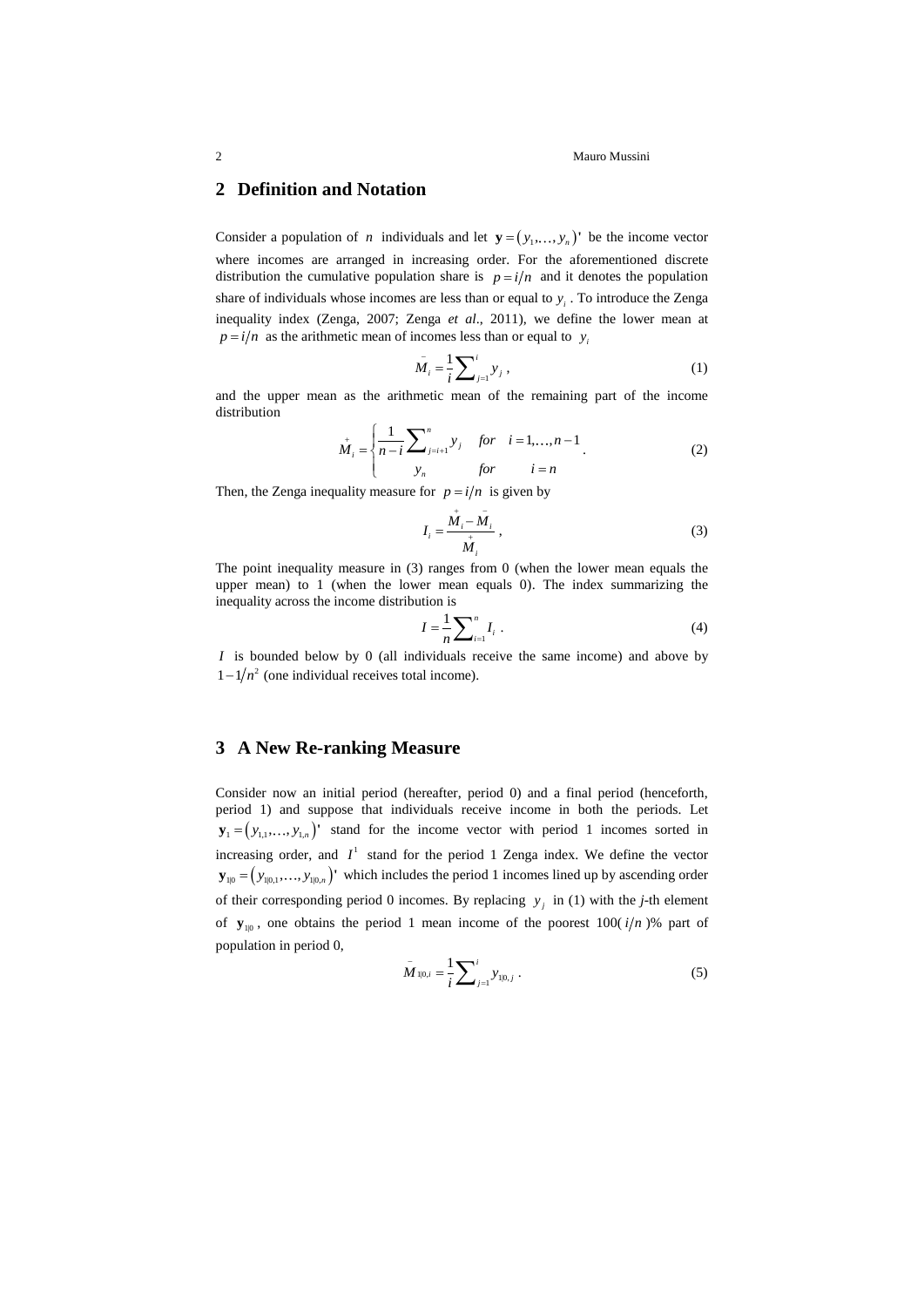The period 1 mean income of the richest  $100(1-i/n)$ % of population in period 0 is

$$
M_{1|0,i} = \frac{1}{n-i} \sum_{j=i+1}^{n} y_{1|0,j} .
$$
 (6)

The concentration measure at  $p = i/n$  is given by

$$
I_i^{1|0} = \frac{\stackrel{\cdot}{M}_{1|0,i} - \stackrel{\cdot}{M}_{1|0,i}}{\max\left(\stackrel{\cdot}{M}_{1|0,i}, \stackrel{\cdot}{M}_{1|0,i}\right)} \quad \text{for} \quad i = 1,\dots, n-1.
$$
 (7)

Different from the inequality measure in (3), the concentration measure in (7) is calculated for *i* ranging from 1 to  $n-1$ ; since the goal here is to capture rank-changes between individuals, in the following we show that taking into account  $n-1$ comparisons between  $I_i^1$  and  $I_i^{10}$  (with  $i=1,...,n-1$ ) is enough to reveal all the possible re-ranking cases. Since period 1 incomes are not necessarily arranged in increasing order in  $\mathbf{y}_{10}$ ,  $\overline{M}_{1|0,i}$  may be greater than  $\overline{M}_{1|0,i}$ . In (7), dividing the difference  $\overrightarrow{M}_{1|0,i} - \overrightarrow{M}_{1|0,i}$  by the maximum between  $\overrightarrow{M}_{1|0,i}$  and  $\overrightarrow{M}_{1|0,i}$  ensures that  $I_i^{1|0,i}$ ranges from  $-I_{n-i}^1$  to  $I_i^1$ ; being  $I_{n-i}^1$  and  $I_i^1$  the period 1 inequality measures for cumulative population shares  $(1 - i/n)$  and  $i/n$ , respectively.  $I_i^{10}$  equals:

 $\bullet$   $-I_{n-i}^1$  when the poorest *i* individuals in period 0 income parade (their reciprocal positions do not matter) receive the highest  $i$  incomes in period 1 income parade; that is, when the incomes filling the first *i* positions in  $y_{10}$  belong to the same individuals whose incomes are arranged in the last *i* positions in  $y_1$ . Thus,

 $\overline{M}_{1|0,i} = \overline{M}_{1,n-i}$  and  $\overline{M}_{1|0,i} = \overline{M}_{1,n-i}$ ; these equalities imply that  $I_i^{1|0} = -I_{n-i}^1$ . If the ranking of individuals in the period 1 income parade is exactly the opposite compared to the one in period 0 income parade, it immediately follows that  $I_i^{1|0} = -I_{n-i}^1$  for all *i* (with  $i = 1, ..., n-1$ ).

•  $I_i^1$  when the poorest *i* individuals in period 0 income parade (regardless of their reciprocal positions) earn the lowest  $i$  incomes in period 1 income parade. Indeed, it straightforward to check that  $I_i^{10} = I_i^1$ . If every individual maintains unaltered his rank when moving from period 0 to 1, one has  $I_i^{10} = I_i^1$  for all *i* (with  $i = 1, ..., n-1$ ) since  $\mathbf{y}_{10}$  coincides with  $\mathbf{y}_1$ .

The point re-ranking measure is given by

$$
R_i = I_i^1 - I_i^{10}, \t\t(8)
$$

and it varies in the interval  $\left[0, I_i^1 + I_{n-i}^1\right]$ .  $R_i$  can be interpreted as follows:

If  $R_i = 0$ , no re-ranking occurs between members of the poorest  $100(i/n)$ % of population in period 0 and those of the richest 100(1-*i*/*n*)% of population in the same period (i.e.,  $I_i^{1|0} = I_i^1$ ).